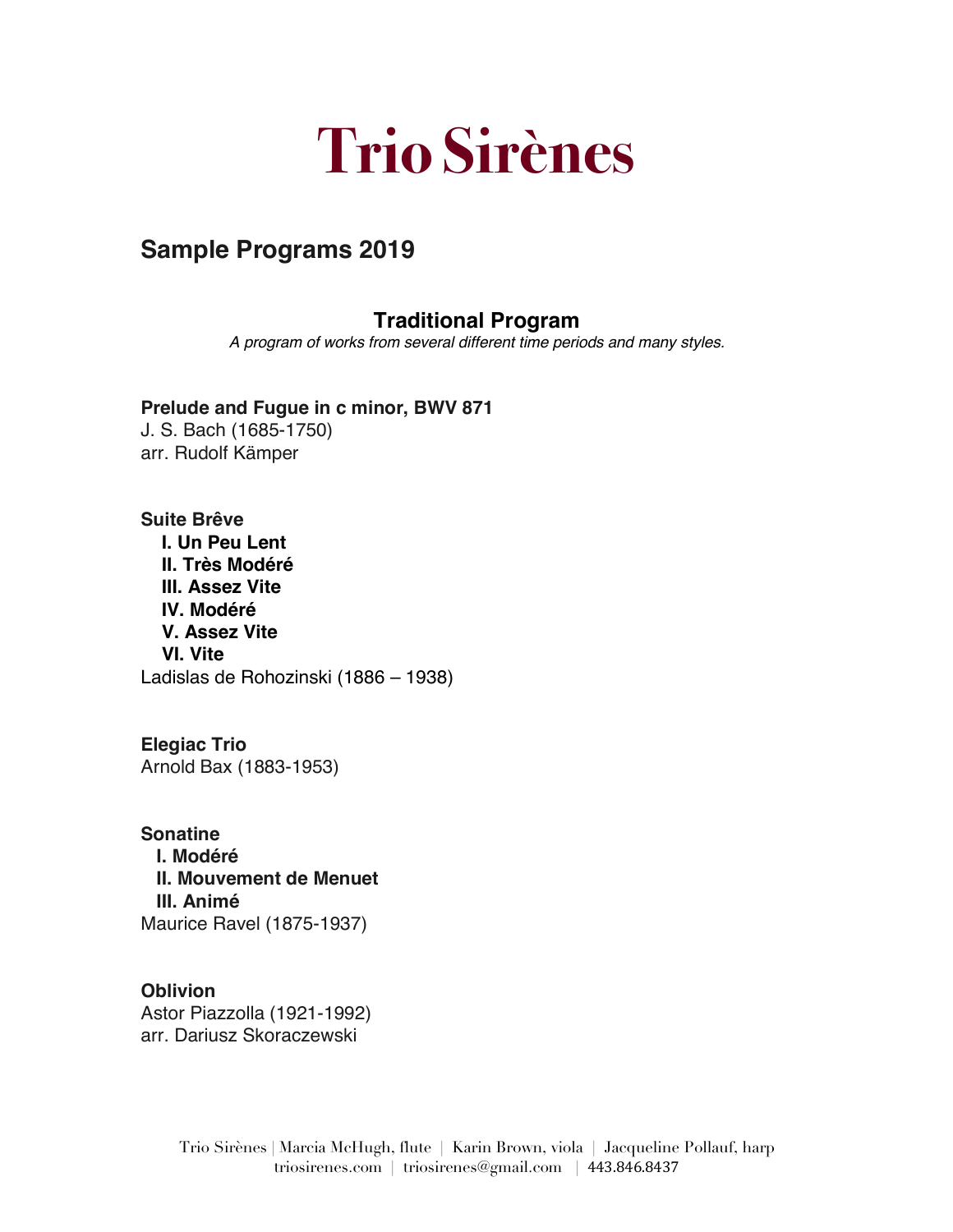#### **Music by Women Composers**

*Even in the 21st Century, female composers continue to be surprisingly under-represented. Trio Sirènes, an all-female ensemble, features only women composers in this program.*

#### **Garten von Freuden und Traurigkeiten**

Sofia Gubaidulina (b. 1931)

# **Beware of**

Anna Clyne (b. 1980)

# **Et descendent**

Sungji Hong (b. 1973)

#### **From the Song of Amergin**

Hilary Tann (b. 1947)

# **Three Shades without Angles**

Hannah Lash (b. 1981)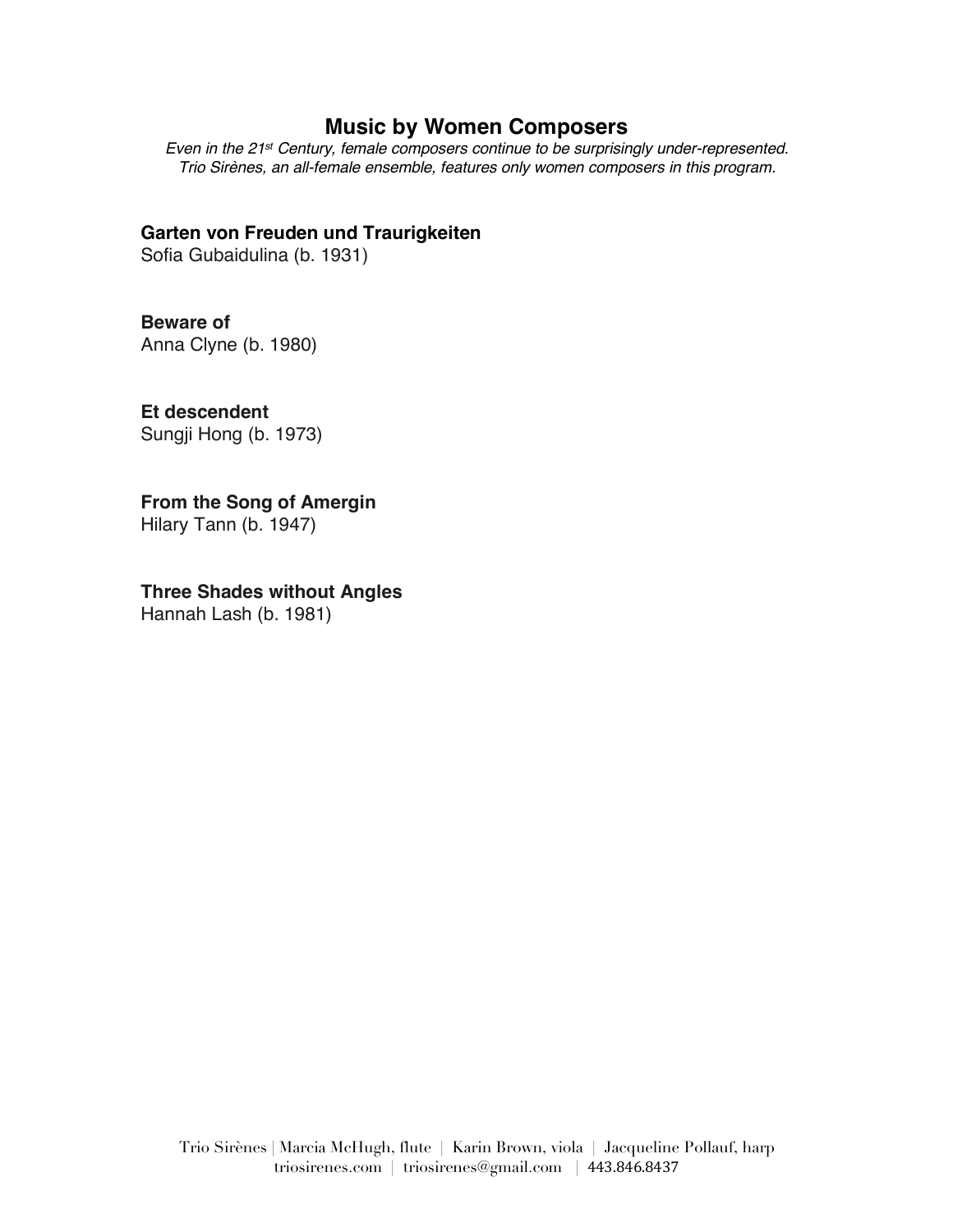## **Traditional Program II**

*A second program of works from several different time periods and many styles.*

**Selections from** *Romeo and Juliet* **I. Masks II. Juliet as a Young Girl III. The Montagues and the Capulets IV. Morning Dance V. The Street Awakens VI. The Fight** Sergei Prokofiev (1891-1953) arr. Gilad Cohen

**Trio for Flute, Viola and Harp I. Fantasia II. Scherzo III. Notturno IV. Thema mit Variationen über ein altes Volkslied** Harald Genzmer (1909-2007)

**Sonate I. Pastorale II. Interlude III. Finale** Claude Debussy (1862-1918)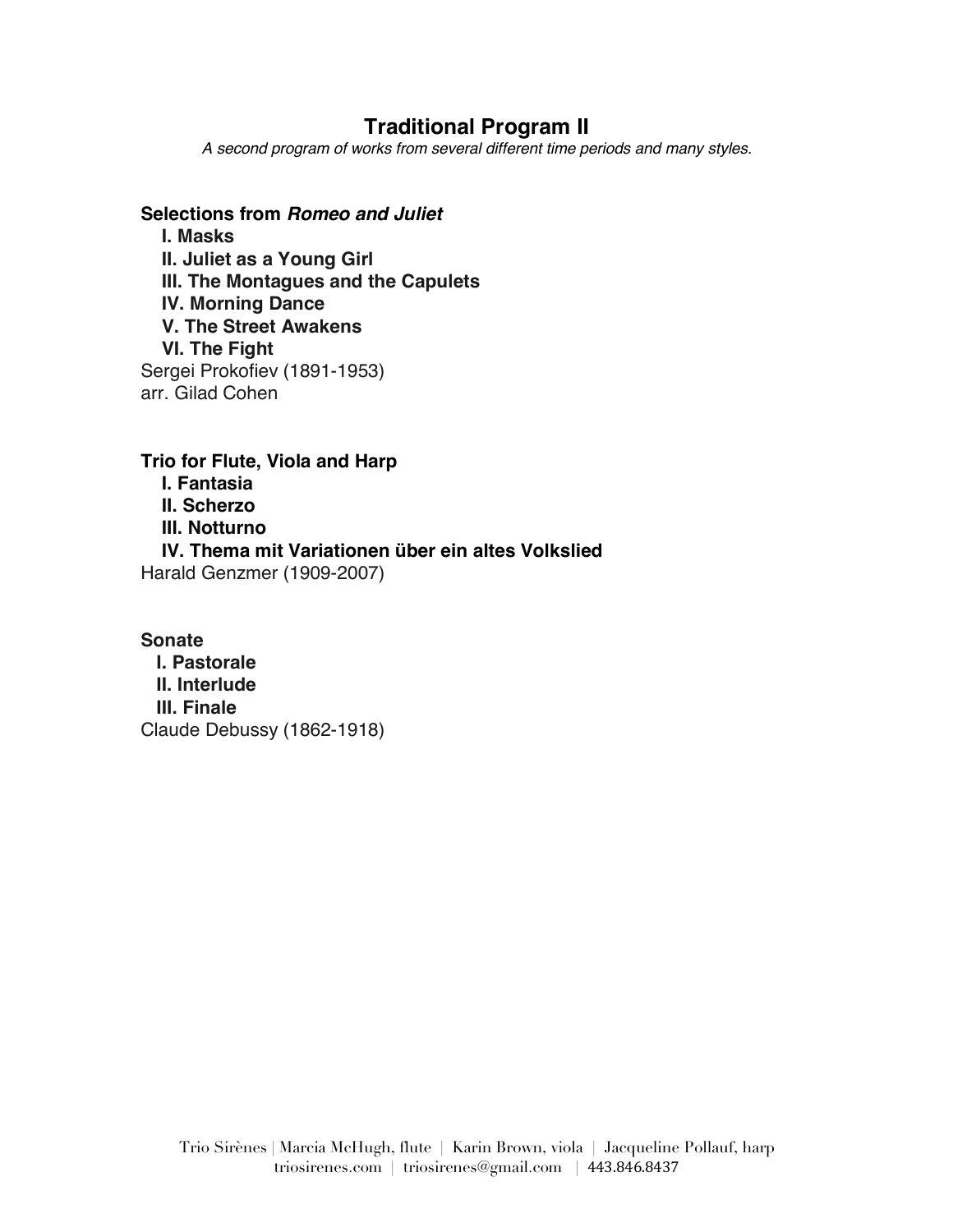## **Contemporary Music**

*Claude Debussy wrote his* Sonata for Flute, Viola and Harp *at the beginning of the 20th Century, and many composers have since followed in his footsteps. This contemporary program explores the many sounds and textures modern composers have explored.*

**…And Then I Knew 'Twas Wind**

Toru Takemitsu (1930 – 1996)

**Embracing the Wind**

Robert Paterson (b. 1970)

**Larkspur**

Fang Man (b. 1977)

#### **Commentaires Sentimentaux**

Sergiu Natra (b. 1924)

**Eisteddfod**

Jan Bach (b. 1937)